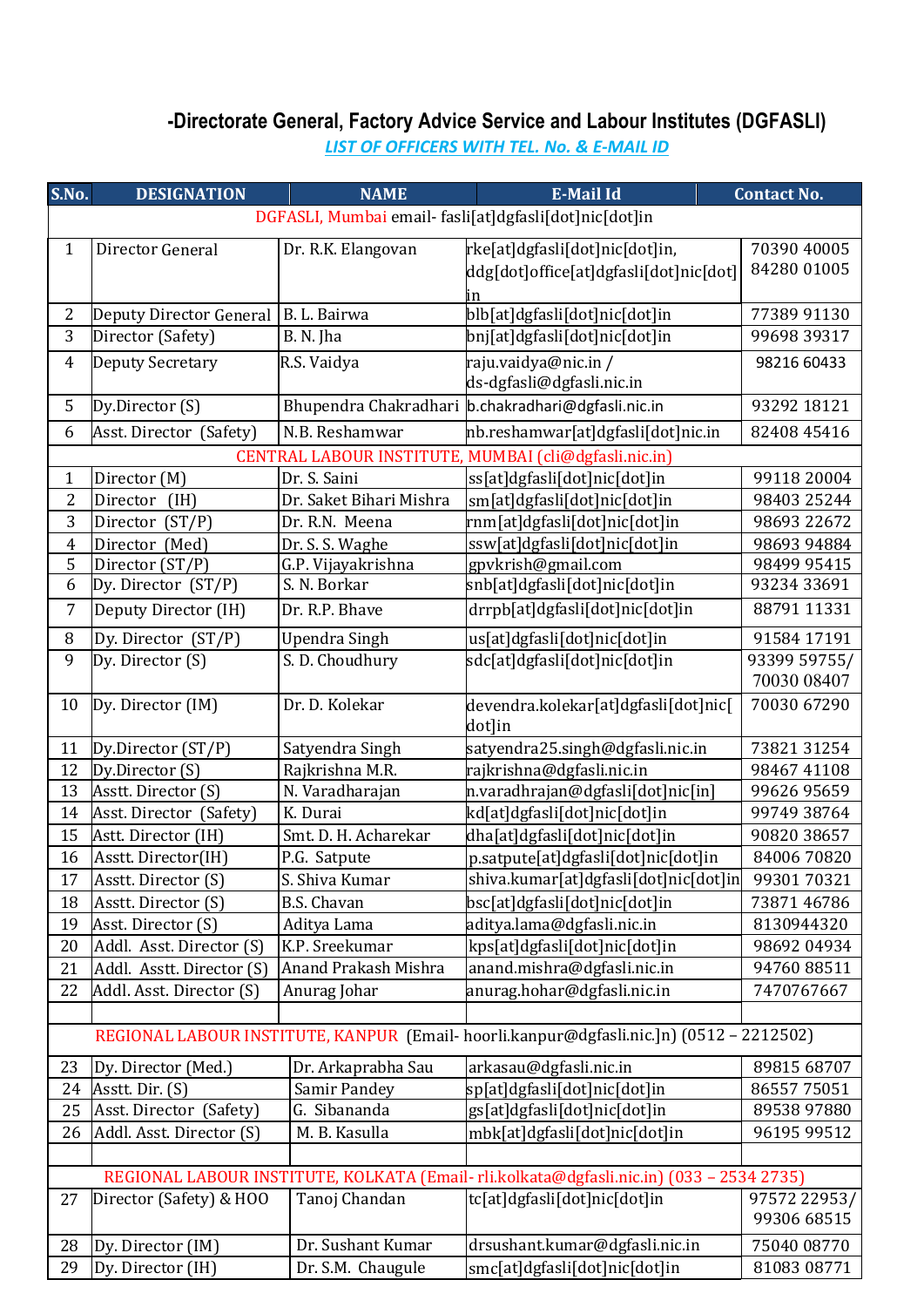| 30                                                                          | Asstt. Director (S)                           | <b>Milind Barhate</b>                    | mb[at]dgfasli[dot]nic[dot]in                                                      | 98692 77266  |  |  |  |
|-----------------------------------------------------------------------------|-----------------------------------------------|------------------------------------------|-----------------------------------------------------------------------------------|--------------|--|--|--|
| 31                                                                          | Asst. Director (Safety)                       | G. Ganeswararao                          | ggr[at]dgfasli[dot]nic[dot]in                                                     | 93803 52771  |  |  |  |
| 33                                                                          | Addl. Asstt. Dir. (S)                         | Harikesh Meena                           | harikesh.meena@dgfasli.nic.in                                                     | 091233 41506 |  |  |  |
|                                                                             |                                               |                                          |                                                                                   |              |  |  |  |
|                                                                             |                                               | REGIONAL LABOUR INSTITUTE, SHILLONG      |                                                                                   |              |  |  |  |
| 34                                                                          | Asst. Director (Safety)                       | A.V. Jambhe                              | avj[at]dgfasli[dot]nic[dot]in                                                     | 93242 43140  |  |  |  |
|                                                                             |                                               |                                          |                                                                                   |              |  |  |  |
| REGIONAL LABOUR INSTITUTE, CHENNAI (044 - 2235 - 0737 / 1569)               |                                               |                                          |                                                                                   |              |  |  |  |
| 35                                                                          | Director (Safety) & HOO                       | G.P. Nijalingappa                        | gpn[at]dgfasli[dot]nic[dot]in                                                     | 94444 40391  |  |  |  |
| 36                                                                          | Dy. Director (IM)                             | Dr. Anjani Kumar                         | anjanikumar@dgfasli.nic.in                                                        | 70072 10710  |  |  |  |
| 37                                                                          | Dy. Director (S)                              | B.J. Ravi                                | ravibj@dgfasli.nic.in                                                             | 086374 37164 |  |  |  |
| 38                                                                          | Asst. Director (IH)                           | Dr. Nitin Gedam                          | nitin[dot]gedam[at]dgfasli[dot]nic[d                                              | 81787 26356  |  |  |  |
| 39                                                                          | Asstt. Director (S)                           | Ramesh Singh Rawat                       | ramesh.rawat28@dgfasli.nic.in                                                     |              |  |  |  |
| 40                                                                          | Asst. Director (Safety)                       | Nag Mani Mishra                          | nmm[at]dgfasli[dot]nic[dot]in                                                     | 94445 09556  |  |  |  |
| 41                                                                          | <b>Assistant Director (S)</b>                 | A.K. Das                                 | akd[at]dgfasli[dot]nic[dot]in                                                     | 74082 13543  |  |  |  |
| 42                                                                          | Addl. Asstt. Director (S)                     | Sanjeev Kumar                            | sanjeev.kumar@dgfasli.nic.in                                                      | 9432144318   |  |  |  |
|                                                                             |                                               |                                          |                                                                                   |              |  |  |  |
|                                                                             |                                               |                                          | REGIONAL LABOUR INSTITUTE, FARIDABAD (rlifaridabad@dgfasli.nic.in) (0129-2468033) |              |  |  |  |
| 43                                                                          | Director (S)                                  | Sumit Roy                                | sr[at]dgfasli[dot]nic[dot]in                                                      | 98194 76579  |  |  |  |
| 44                                                                          | Dy. Director (Safety)                         | H.M. Bhandari                            | hmb[at]dgfasli[dot]nic[dot]in                                                     | 99308 21365/ |  |  |  |
| 45                                                                          | Asstt. Director (Safety)                      | Karunesh Srivastava                      | kas[at]dgfasli[dot]nic[dot]in                                                     | 94151 90078  |  |  |  |
| 46                                                                          | Asstt. Director (S)                           | Amit Gola                                | amit.gola@dgfasli.nic.in                                                          | 070111 62109 |  |  |  |
| 47                                                                          | Astt. Director (IH)                           | Ajay Kumar Singh                         | aks@dgfasli.nic.in                                                                | 89022 52178  |  |  |  |
| 48                                                                          | Asstt. Director (S)                           | Kunal Sharma                             | sharma.kunal@dgfasli.nic.in                                                       | 098990 56933 |  |  |  |
| 49                                                                          | Addl. Asst. Director (S)                      | D. Gnanasundaram                         | dgn[at]dgfasli[dot]nic[dot]in                                                     | 94458 12159  |  |  |  |
|                                                                             |                                               | <b>INSPECTORATE DOCK SAFETY, MUMBAI</b>  |                                                                                   |              |  |  |  |
| 50                                                                          | Dy.Director (Safety)                          | Dadi Sunil                               | dadi.sunil@dgfasli.nic.in                                                         | 9966954795   |  |  |  |
| 51                                                                          | Addl. Asst. Director (S)                      | B. Chenchalrao                           | b.chenchalrao[at]dgfasli[dot]nic[dot]                                             | 98402 03259  |  |  |  |
|                                                                             |                                               |                                          |                                                                                   |              |  |  |  |
|                                                                             | INSPECTORATE DOCK SAFETY, JNPT, NAVI MUMBAI   |                                          |                                                                                   |              |  |  |  |
| 52                                                                          | Asst. Director (Safety)                       | Aditya Lama                              | aditya.lama@dgfasli.nic.in                                                        | 8130944320   |  |  |  |
|                                                                             |                                               |                                          |                                                                                   |              |  |  |  |
|                                                                             |                                               | <b>INSPECTORATE DOCK SAFETY, KANDLA</b>  |                                                                                   |              |  |  |  |
| 53                                                                          | Addl. Asstt. Director (S)                     | Priyabrata Shaw                          | priya[dot]cet06[at]gmail[dot]com/                                                 | 70082 37968  |  |  |  |
|                                                                             |                                               |                                          | priyabrata@dgfasli.nic.in                                                         |              |  |  |  |
|                                                                             |                                               |                                          |                                                                                   |              |  |  |  |
|                                                                             |                                               |                                          | INSPECTORATE DOCK SAFETY, KOLKATA (033 - 2283 0719)                               |              |  |  |  |
| 54                                                                          | Dy. Director<br>(S)                           | D.K. Saxena                              | dks[at]dgfasli[dot]nic[dot]in                                                     | 82854 12802  |  |  |  |
| 55                                                                          | Asstt. Director (S)                           | Navneet Verma                            |                                                                                   | 94548 96927  |  |  |  |
|                                                                             |                                               |                                          |                                                                                   |              |  |  |  |
|                                                                             |                                               |                                          |                                                                                   |              |  |  |  |
|                                                                             |                                               |                                          | INSPECTORATE DOCK SAFETY, VISAKHAPATNAM (0891 - 2563857)                          |              |  |  |  |
| 56                                                                          | Addl. Asst. Director (S)                      | Surendranath                             | surendranath.a@dgfasli.nic.in                                                     | 99489 04140  |  |  |  |
|                                                                             |                                               | Amalakanti                               |                                                                                   |              |  |  |  |
|                                                                             |                                               | <b>INSPECTORATE DOCK SAFETY, PARADIP</b> |                                                                                   |              |  |  |  |
| 57                                                                          | Addl. Asst. Director (S)                      | Somshekhar B.                            | s.bajaramath@dgfasli.nic.in                                                       | 74066 62020  |  |  |  |
|                                                                             |                                               | Bajaramath                               |                                                                                   |              |  |  |  |
|                                                                             |                                               |                                          |                                                                                   |              |  |  |  |
|                                                                             |                                               |                                          | INSPECTORATE DOCK SAFETY, TUTICORIN (0461 - 2322 3375)                            |              |  |  |  |
| 58<br>Addl. Asst. Director (S)<br>Brijendra Kumar<br>b.kumar@dgfasli.nic.in |                                               |                                          |                                                                                   |              |  |  |  |
|                                                                             | <b>INSPECTORATE DOCK SAFETY, NEW MANGLORE</b> |                                          |                                                                                   |              |  |  |  |
| 59                                                                          | Addl. Asstt. Director (S)                     | Gopinath B.                              | b.gopi[at]dgfasli[dot]nic[dot]in                                                  | 80988 56432  |  |  |  |
|                                                                             |                                               |                                          |                                                                                   |              |  |  |  |